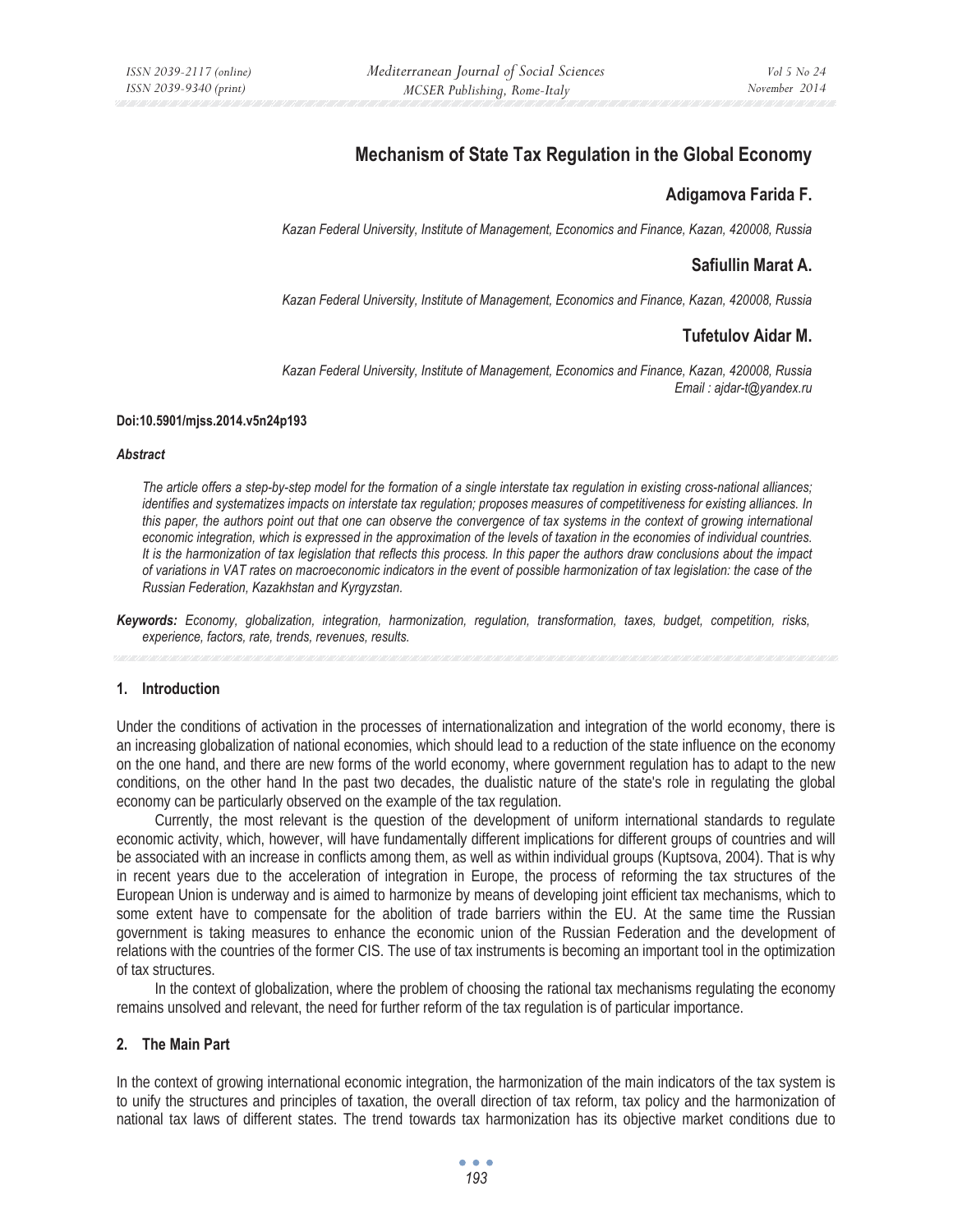qualitative changes in the global economy, namely the globalization of international economic relations. According to Mason, R., increased mobility of production factors and the internationalization of production and management of corporations lead to blurring of the boundaries between individual countries and the emergence of global markets for goods, services, and capital (Mason, 2011). It is obvious that due to the development of these processes, the regulation of taxation actually moves to the supranational level. Empirical evidence of this impact of globalization on taxation is the convergence of tax systems, as expressed in the approximation of the levels of taxation in the economies of individual countries.

Value-added tax has been changed almost in all countries that joined the EU. The rate of VAT varies according to the list of already existing taxes. Tables 1 and 2 provide information on the EU-27: year of VAT introduction, initial rate, current rate.

| Country         | Year of introduction | Standard initial rate, % |
|-----------------|----------------------|--------------------------|
| Austria         | 1973                 | 16                       |
| Belgium         | 1971                 | 18                       |
| <b>Bulgaria</b> | 1994                 | 18                       |
| United Kingdom  | 1973                 | 10                       |
| Hungary         | 1988                 | 25                       |
| Germany         | 1968                 | 10                       |
| Greece          | 1987                 | 18                       |
| Denmark         | 1967                 | 10                       |
| Ireland         | 1972                 | 16,37                    |
| Spain           | 1986                 | 12                       |
| Italy           | 1973                 | 12                       |
| Cyprus          | 1992                 | 5                        |
| Latvia          | 1995                 | 18                       |
| Lithuania       | 1994                 | 18                       |
| Luxembourg      | 1970                 | 8                        |
| Malta           | 1995                 | 15                       |
| The Netherlands | 1969                 | 12                       |
| Poland          | 1993                 | 22                       |
| Portugal        | 1986                 | 16                       |
| Romania         | 1993                 | 18                       |
| Slovakia        | 1993                 | 23                       |
| Slovenia        | 1999                 | 19                       |
| Finland         | 1994                 | 22                       |
| France          | 1968                 | 16,66                    |
| Czech Republic  | 1993                 | 23                       |
| Sweden          | 1969                 | 11,11                    |
| Estonia         | 1991                 | 10                       |

**Table 1.** Introduction of VAT rates in European Union countries (Government finance statistics, 2013; Kireeva, 2012)

Table 1 shows that the highest rate of 25% was in Hungary, whereas in Cyprus it was only 5%. By 2012, the standard rate of tax in Slovakia dropped to 20%, whereas in Cyprus the standard rate rose in 2012 to 20%. In the UK, the rate has grown from 10% in 1973 to 20% by 2012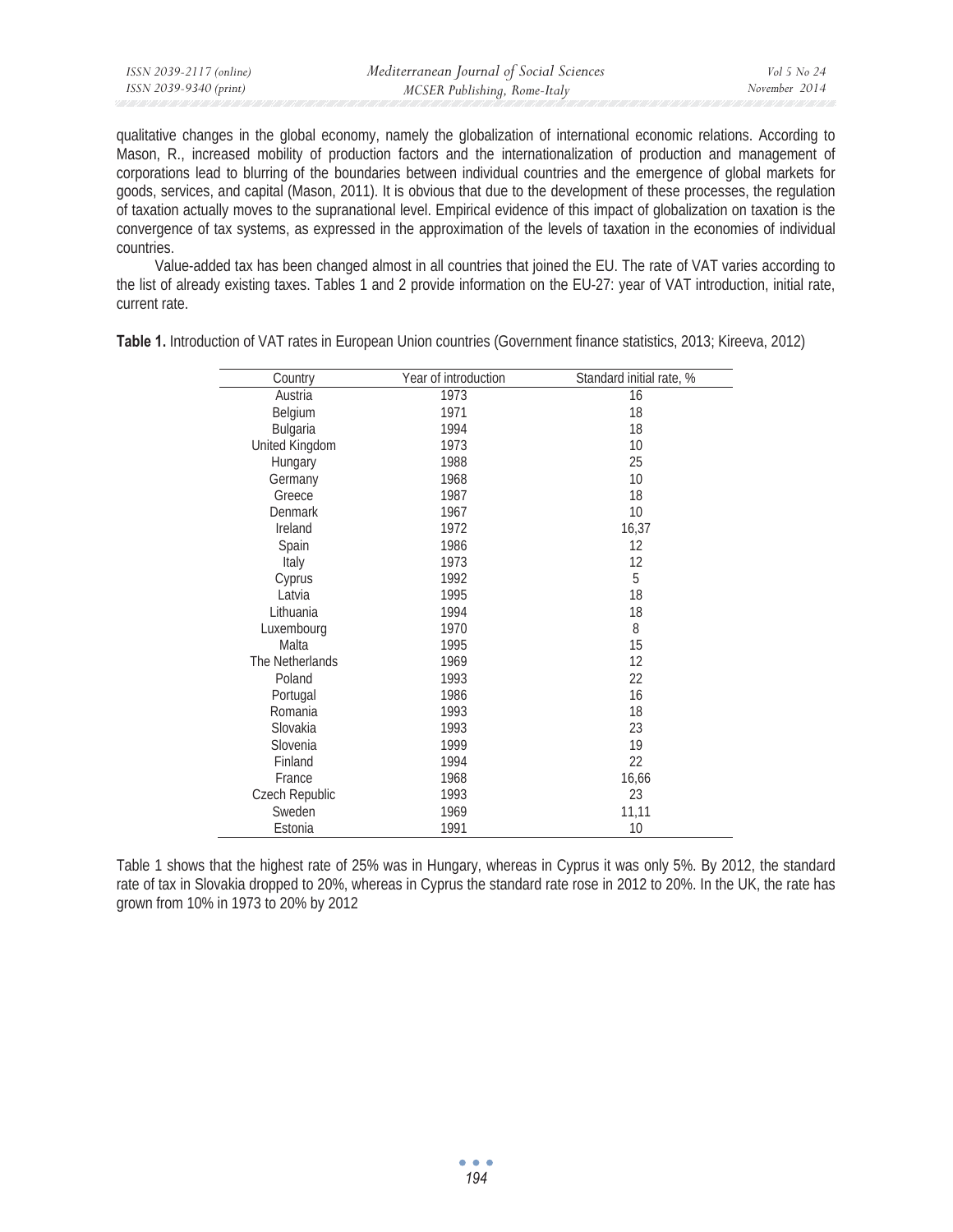|                                     | Table 2. The current rate of VAT for 2000-2014 (Government finance statistics, 2013; VAT Rates Applied in the Member |
|-------------------------------------|----------------------------------------------------------------------------------------------------------------------|
| States of the European Union, 2014) |                                                                                                                      |

|                 | 2000 г.         |                   |                 | 2010 г.       |                 | 2012 г.       |                 | 2014 г.           |  |
|-----------------|-----------------|-------------------|-----------------|---------------|-----------------|---------------|-----------------|-------------------|--|
| Country         | Stand.          | Preferen-<br>tial | Stand.          | Preferen-tial | Stand.          | Preferen-tial | Stand.          | Preferen-<br>tial |  |
| Belgium         | $\overline{21}$ | 6/12              | $\overline{21}$ | 6/12          | $\overline{21}$ | 6/12          | $\overline{21}$ | 6/12              |  |
| Bulgaria        | 20              |                   | 20              | 7             | 20              | 9             | 20              | 9                 |  |
| Czech Republic  | 22              | 5                 | 20              | 9             | 20              | 14            | 21              | 15                |  |
| <b>Denmark</b>  | 25              |                   | 25              |               | 25              |               | 25              |                   |  |
| Germany         | 16              | $\overline{1}$    | 19              | 7             | 19              | 7             | 19              | 7                 |  |
| Estonia         | 18              | 5                 | 20              | 9             | 20              | 9             | 20              | 9                 |  |
| Ireland         | 21              | 12.5/4.2          | 21              | 13.5/4.8      | 23              | 13.5/4.8      | 23              | 13.5/9(4.8)       |  |
| Greece          | 18              | 8/4               | 23              | 5.5/11        | 23              | 6,5/13        | 23              | 6,5/13            |  |
| Spain           | 16              | 7/4               | 18              | 8/4           | 18              | 8/4           | 21              | 10                |  |
| France          | 19.6            | 5.5/2.1           | 19.6            | 5.5/2,1       | 19.6            | 5.5/2.1(7)    | 20              | 5.5/2.1(10)       |  |
| Italy           | 20              | 10/4              | 20              | 10/4          | 21              | 10/4          | 22              | 10/4              |  |
| Cyprus          | 10              | 5                 | 21              | 5/8           | 22              | 5/8           | 19              | 5/9               |  |
| Latvia          | 18              |                   | 21              | 10            | 22              | 12            | 21              | 12                |  |
| Lithuania       | 18              | 5                 | 21              | 5/9           | 21              | 5/9           | 21              | 5/9               |  |
| Luxembourg      | 15              | 6/12(3)           | 15              | 6/12(3)       | 15              | 6/12(3)       | 15              | 6/12(3)           |  |
| Hungary         | 25              | 0/12              | 25              | 5/18          | 27              | 5/18          | 27              | 5/18              |  |
| Malta           | 15              | 5                 | 18              | 5             | 18              | 5/7           | 18              | 5/7               |  |
| The Netherlands | 17.5            | б                 | 19              | 6             | 19              | 6             | 21              | 6                 |  |
| Austria         | 20              | 10                | 20              | 10            | 20              | 10            | 20              | 10                |  |
| Poland          | 22              | 7/3               | 22              | 7/3           | 23              | 5/8           | 23              | 5/8               |  |
| Portugal        | 17              | 5/12              | 21              | 6/13          | 23              | 6/13          | 23              | 6/13              |  |
| Romania         | 19              |                   | 24              | 5/9           | 24              | 5/9           | 24              | 5/9               |  |
| Slovenia        | 19              | 8                 | 20              | 8.5           | 20              | 8.5           | 22              | 9,5               |  |
| Slovakia        | 23              | 10                | 19              | 6/10          | 20              | 10            | 20              | 10                |  |
| Finland         | 22              | 8/17              | 23              | 9/13          | 23              | 9/13          | 24              | 10/14             |  |
| Sweden          | 25              | 6/12              | 25              | 6/12          | 25              | 6/12          | 25              | 6/12              |  |
| United Kingdom  | 17.5            | 5                 | 17.5            | 5             | 20              | 5             | 20              | 5                 |  |
| The EU average  | 19.2            |                   | 20.4            |               | 21              |               | 21.4            |                   |  |

Currently, no country in the EU has elevated rates, although earlier in some countries (about 1991), their level ranged from 22-25% in France to 38% in Italy. Reduced rates are available in all countries except Denmark. In all countries, there is also a 0% rate, except Portugal, where exports are taxed at a rate of 6%. The highest rates today are 27% in Hungary and 25% in Sweden and Denmark. The lowest rate is 15% in Luxembourg, 18% in Spain and Malta. The average rate for EU countries is 20.7%. Newmark Committee has found that the differences in the overall tax burden can not affect the conditions of competition within the Community. In contrast, differences in tax bases and tax structures have such an effect. Thus, harmonization in the field of direct taxation is a consistent and logical step in relation to the following:

- Taxes on income of companies subject to a "two-tier method" or "method of the separate rate" taxation of distributed and retained earnings as a result of which the corporation tax is partially compensated in respect of distributed profits.
- Taxes, having a direct impact on the movement of capital, such as a tax on equity transactions, the tax on interest and dividends.
- An example is the dynamics of gross domestic product from 1995 to 2013, where the loss of revenue in the national budget can be observed. As long as countries participated in the EU economy VAT rate was forced to change, causing significant damage to the established economy. The initial goal of tax harmonization is to eliminate all tax barriers to the movement of capital in order to create a single market and increase investment.
- Tax harmonization brings the following benefits to the countries involved in the process of economic integration:
- minimizes the adverse effects, which are the result of differences in the tax systems;
- limits the distortion of competition in the commodity and financial markets, creates more favorable conditions for the economically efficient allocation of production factors and optimization of cross-country movement of goods and services, labor and capital;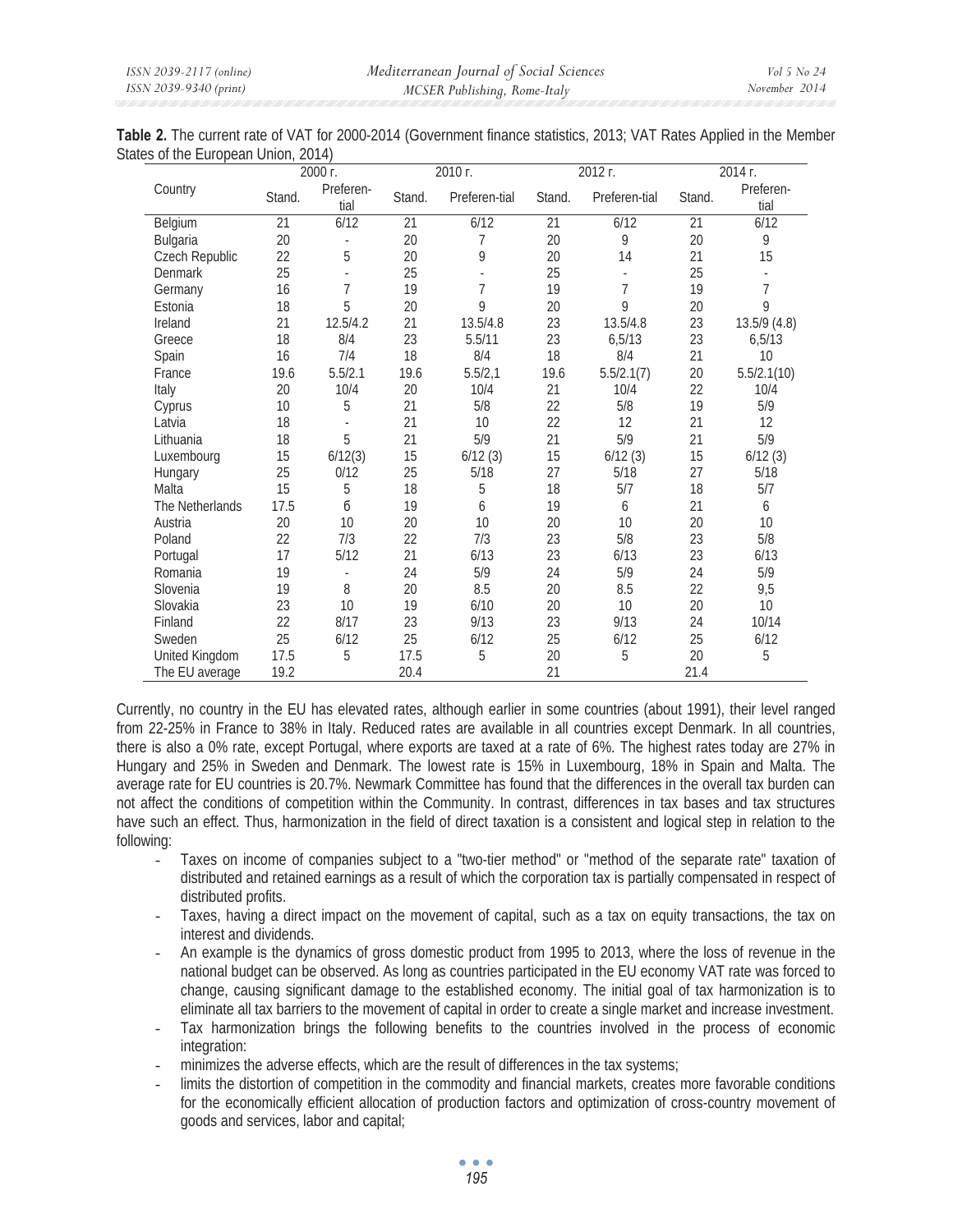- helps to prevent undesirable cross-country tax competition;
- is needed to remove internal customs controls and promotes the development of cross-country trade and economic relations among the countries participating in this process.

The main risk of tax harmonization for the states participating in integration is due to the fact that in the case of its implementation, they lose the right to establish or preserve their tax treatment and tax rates. When tax harmonization is at a too low level, the state may not be able to properly fund its spending, which has a negative impact on the state of the national economy. The country may also lose the ability to impose taxes, which are needed for its political or social standing.

The mechanism of tax harmonization can be described as a complex process, which includes a variety of elements that affect the final result of all delivered events. (Fig.1)



### **Fig. 1**. Mechanism of tax harmonization

*ISSN 2039-2117 (online) ISSN 2039-9340 (print)* 

Thus, we say that the harmonization of taxation can be characterized as "market tax harmonization", as it is viewed as a reaction to the ongoing globalization of cross-country economic relations and reflects the ongoing process of convergence of tax systems of the member states.

Adopting foreign experience, says van Hulten A., the proposal for a cross-country union for the former CIS countries and the Russian Federation would be appropriate (van Hulten, 2012). This integration grouping will be based on the signing of the accession treaty to the Customs Union. Currently, the customs union comprises three countries - Russia, Belarus and Kazakhstan. Interaction in the form of integration association in our opinion should be implemented in phases. The first and one of the fundamental steps should be tax harmonization in the member states, leading to a unified tax system. In the context of this stage, it is particularly important to apply uniform rates for indirect taxation, as only indirect taxes can be imposed at the same rate.

One of the taxes playing an important role in the composition of budgets tax revenue is a value-added tax (VAT). The specifics of the national economies in the structural and sectoral context is quite clearly seen in the structure of the national tax systems (Table 3).

|                                                       |                | The Republic of Belarus                       |                                | The Russian  |  |
|-------------------------------------------------------|----------------|-----------------------------------------------|--------------------------------|--------------|--|
| Tax type                                              | Tax<br>revenue | Tax revenue + Social<br>protection fund taxes | The Republic of<br>Kazakhstan* | Federation** |  |
| Value added tax                                       | 36,1           | 25.7                                          | 21,7                           | 15,6         |  |
| Excise duties                                         | 7,6            | 5,4                                           | 1,9                            | 3,1          |  |
| Corporate income tax                                  | 11,8           | 8,4                                           | 26,4                           | 9,9          |  |
| Personal income tax                                   | 12,7           | 9,0                                           | 9,4                            | 9,6          |  |
| Social protection fund taxes                          | $\overline{a}$ | 28,7                                          | 7,5                            | 16,9         |  |
| Property tax                                          | 3,5            | 2,5                                           | 2,9                            | 3,3          |  |
| Tax on international trade and<br>foreign operations) | 20,6           | 14,7                                          | 20,4                           | 22,4         |  |
| Proceeds from the use of<br>natural resources         |                |                                               | 7,4                            | 9,9          |  |

**Table 3.** The structure of tax revenues by the main types of tax payments of the Customs Union,%

\*State budget, including National fund

\*\*  $ICB\Phi$  Consolidated budget GSVF

In the Customs Union countries the structure of tax systems are substantially different, and in the first place, of course, the distinction is in the income derived from the use of natural resources. In Russia, this is one of the main items of the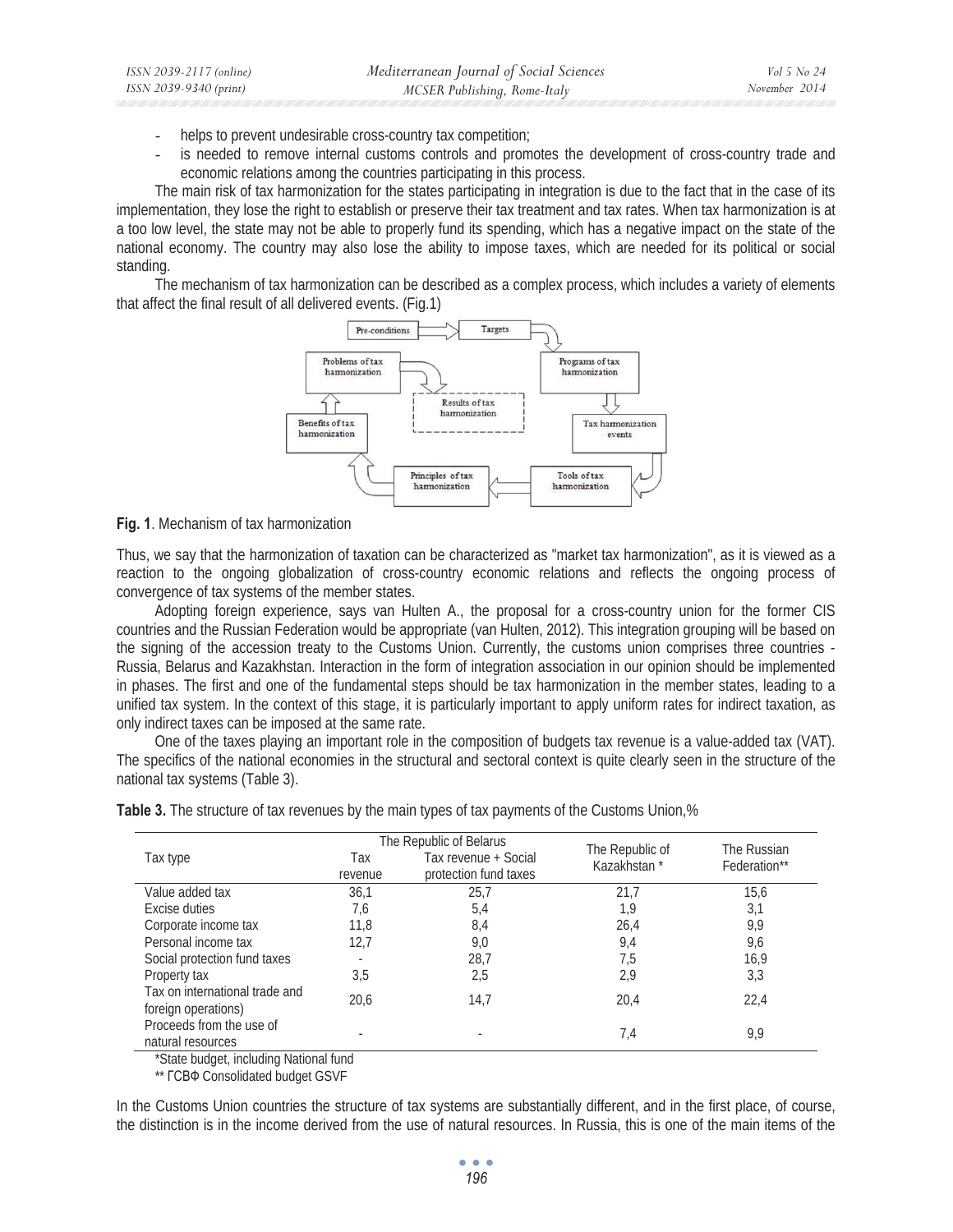| ISSN 2039-2117 (online) | Mediterranean Journal of Social Sciences | Vol 5 No 24   |
|-------------------------|------------------------------------------|---------------|
| ISSN 2039-9340 (print)  | MCSER Publishing, Rome-Italy             | November 2014 |

formation of the state budget. Republic of Belarus, unlike its partners exports mainly finished products that make us look for opportunities to improve the tax system and to attract investment within a structural component. One of the problems that affects the activity of mutually beneficial trade relations is the uneven distribution of the tax burden among economic entities.

Different VAT rates in the states - members of the Customs Union are explained primarily by differences in economic systems, as well as by advances in economic reforms. A special feature is the presence of a reduced VAT rate of 10% in the Republic of Belarus and the Russian Federation for the group of goods of social value.

The result was four scenarios of changes in macroeconomic indicators in relation to the application of uniform VAT rates for the selected countries. The rates have been proposed taking into account the VAT rate in the former CIS countries, i.e. the most common: 18%, 12%, 20% and 15% as an alternative. Each scenario presents the data taking into account a uniform rate for the three selected countries and describes the consequences of the introduction of the proposed rates as well as the relationship of VAT with macroeconomic indicators based on a selected uniform rate. The study was performed with the assumption that other economic indicators do not change.

| <b>Indicators</b> |                                         |
|-------------------|-----------------------------------------|
| GDP               | Gross domestic product, bln rubles      |
| EXP               | Volume of export, bln rubles            |
| <b>IMP</b>        | Volume of import, bln rubles            |
| <b>EMP</b>        | Employment of population, mln of people |
| TRFV              | Tax revenue, bln rubles                 |
| <b>INFL</b>       | Inflation, %                            |
| VAT               | Value added tax collections, bln rubles |

The matrix of correlation coefficients was constructed to determine which factors are most closely associated with the VAT. Table 5 shows the correlation coefficients for the countries studied. Regression models were constructed based on the matrix of pair correlation coefficients.

| Indicators  | Russia    | Kazakhstan     | Kyrgyzstan |
|-------------|-----------|----------------|------------|
|             |           | <b>VAT 18%</b> |            |
| GDP         | $-0,1427$ | $-0,3370$      | 0,0082     |
| <b>EXP</b>  | 0,5116    | 0,1425         | 0,3690     |
| <b>IMP</b>  | 0,5065    | 0,6449         | 0,3881     |
| <b>EMP</b>  | 0,5162    | 0,9185         | 0,9657     |
| <b>TREV</b> | 0,7958    | 0,9735         | 0.9467     |
| <b>INFL</b> | $-0,8341$ | 0,5917         | $-0,0771$  |
|             |           | VAT 12 %       |            |
| GDP         | $-0,2885$ | $-0,3368$      | 0,0077     |
| <b>EXP</b>  | 0,5343    | 0,1469         | 0,3749     |
| <b>IMP</b>  | 0,5352    | 0,6480         | 0,3685     |
| <b>EMP</b>  | 0,5616    | 0,9295         | 0,9657     |
| <b>TREV</b> | 0,7975    | 0,9712         | 0,9774     |
| <b>INFL</b> | $-0,8659$ | 0,6057         | $-0,0776$  |
|             |           | VAT 20 %       |            |
| GDP         | $-0,1353$ | $-0,3368$      | $-0,0106$  |
| <b>EXP</b>  | 0,5505    | 0,1466         | 0,3585     |
| <b>IMP</b>  | 0.5431    | 0.648          | 0,3705     |
| <b>EMP</b>  | 0,5691    | 0,9295         | 0,19656    |
| <b>TREV</b> | 0,8251    | 0,9712         | 0,9466     |
| <b>INFL</b> | $-0.8399$ | 0,6058         | $-0,0871$  |
|             |           | VAT 15 %       |            |
| GDP         | $-0,1427$ | $-0,3368$      | 0,0082     |
| <b>EXP</b>  | 0,5116    | 0,1469         | 0,3695     |
| <b>IMP</b>  | 0,5565    | 0,648          | 0,3689     |
| <b>EMP</b>  | 0,5162    | 0,9295         | 0,9657     |
| <b>TREV</b> | 0,7958    | 0,9712         | 0,9467     |
| <b>INFL</b> | $-0.8341$ | 0,6057         | $-0.0779$  |

**Table 5**. Summary correlation matrix of 3 countries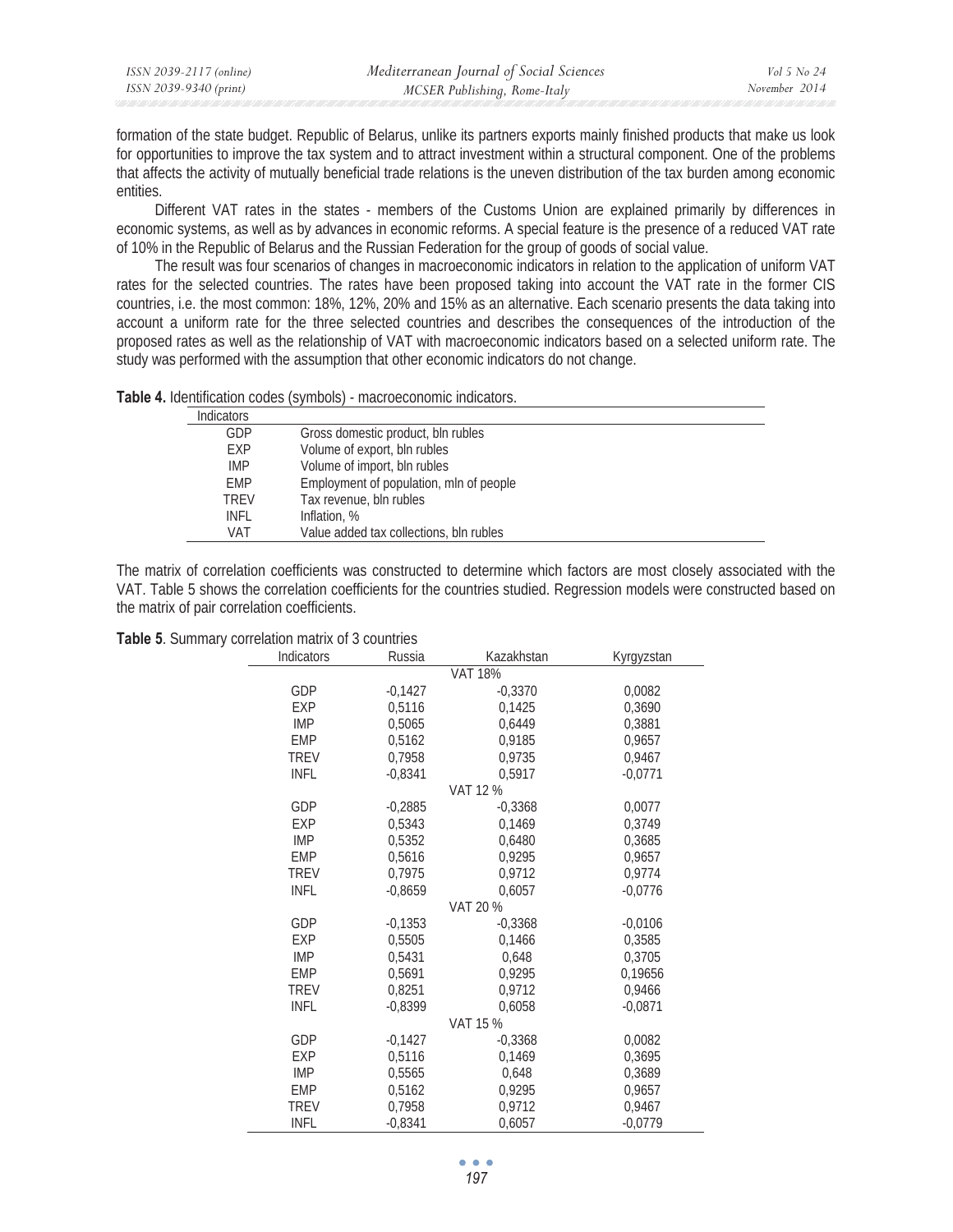| ISSN 2039-2117 (online) | Mediterranean Journal of Social Sciences | Vol 5 No 24   |
|-------------------------|------------------------------------------|---------------|
| ISSN 2039-9340 (print)  | MCSER Publishing, Rome-Italy             | November 2014 |

Applying these rates to Kazakhstan and Kyrgyzstan at the rate of 18%, 12%, 20% the closest direct relationship is observed for such factors as TREV and EMP. Such indicators as IMP and EXP have a direct significant relationship with the test indicator. Indicators INFL (inverse link) and GDP (direct link) have little correlation.

On the basis of these results (in terms of the dynamics since 1999), it is possible to draw conclusions about the impact of rates variations on the main macroeconomic indicators. Applying the 18% rate in Russia GDP and inflation have 0.24 percentage points decreasing trend: The following indicators have a rising trend: exports - 25.3%, imports - 16.4%, employment - 0.4%, tax revenues by 2,8319 bln. rub. For Kazakhstan, the use of 18% rate will have the following effect: GDP will tend to decline by 0.4%; rising trend will be observed for exports - 2.4%, import - 8.8%, employment - 0.18%, inflation - 0, 61% and tax revenues by 2,7799 bln. tenge. Considering the application of the same rate to Kyrgyzstan, the following dynamics can be identified: GDP and employment remain unchanged, such indicators as exports, imports and tax revenues have a slight increase: 0.17%; 0.28% and 1.6033 bln. som respectively. The only indicator that has a decline of 0.01%, which is negligible, is inflation.

Applying the 20% one can identify the following dynamics of macroeconomic indicators in the Russian Federation. A decreasing trend will be observed for GDP - by 0.2 percentage points and inflation by 2.12 percentage points The following indicators have a rising trend: export -23.89%, imports - 15.42%, employment - 0.41% tax revenues by 2,5775 bln. rub. For Kazakhstan, the use of 20 % rate will affect the following indicators: GDP will tend to decline by 0.36%, a rising trend will be observed for exports -2.19%, import -7.9%, employment - 0.16% inflation - 0 , 55% and tax revenues by 2,5022 bln. tenge. Considering the application of the same rate to Kyrgyzstan, the following dynamics can be identified. GDP and employment remain unchanged, and such indicators as exports, imports and tax revenues have a slight increase: 0.15%; 0.26% and 1.4466 bln som respectively. The only indicator that has a decline of 0.01%, which is negligible, is inflation.

Given the behavior of macroeconomic indicators, described above, it can be concluded that applying the rate of 20%, the economies of all three countries are subject to major changes that can cause negative economic impact, as well as the rate of 18% in Kazakhstan and Kyrgyzstan. On this basis, the optimal rate of VAT will be the rate ranging from 12% to 18%. Thus an alternative rate of 15% is proposed.

Applying the 15% rate one can identify the following dynamics of macroeconomic indicators in the Russian Federation. A decreasing trend will be observed for GDP by 0.29 percentage points and inflation by 2.88 percentage points The following indicators have a rising trend: export - 30.35%, imports - 19.66%, employment - 0.5%, and the tax revenues by 3,3983 bln. rub. For Kazakhstan, the use of 15 % rate will affect the following indicators: GDP will tend to decline by 0.49%, a rising trend will be observed for exports -2.92%, imports -10.53%, employment - 0.21%, inflation - 0.74% and tax revenues by 3,3363 bln. tenge. Applying this rate in Kyrgyzstan, the indicators are subject to the smallest changes. GDP and employment remain unchanged, and such indicators as exports, imports and tax revenues have a slight increase: 0.21%; 0.34% and 1,9249 bln. som respectively. The only indicator that has a decline of 0.01%, which is negligible, is inflation.

In our opinion, taking into account the dynamics of the four scenarios the use 15% VAT rate for the three countries looks rational. The chosen rate is optimal for economic development in the countries studied, and the effects of the transition to it will be the least painful, as a compromise solution to the three selected countries. The use of such a rate opens up the possibility of joining the union by former CIS countries and Russia, many countries with the lagging economy (as shown by the example of Kyrgyzstan), as well advanced countries, thus increasing competition of the Union. Applying the rate of 15%, a gradual transition to a unified tax system for Russia and former CIS countries becomes smoother, simplifying further actions on tax harmonization.

## **3. Conclusion**

With globalization, the transformation of taxation occurs in view of the specific nature of the countries integrating into the global economy. Open and topical issue is the choice of rational tax mechanisms to regulate the economy through further reform of the tax regulation. Through tax regulations the state may affect the level and the rate of inflation, stimulate the development of innovative processes, regulate supply and demand, adjust the level of economic development of individual regions of the country, etc. In practice, the tax regulation is achieved by the use of special tools. Tools of tax regulation can be stimulating and constrain, strategic and short-term, economic and socio-oriented.

Four scenarios of changes in macroeconomic indicators in relation to the application of uniform rates of VAT for the selected countries were developed based on the multifactor model, relied on the analysis of the possible use of a uniform VAT rate, as a first step towards tax harmonization within the Union including countries of the former CIS countries and the Russian Federation. Rates have been proposed taking into account the rate of VAT applicable in the territory of the